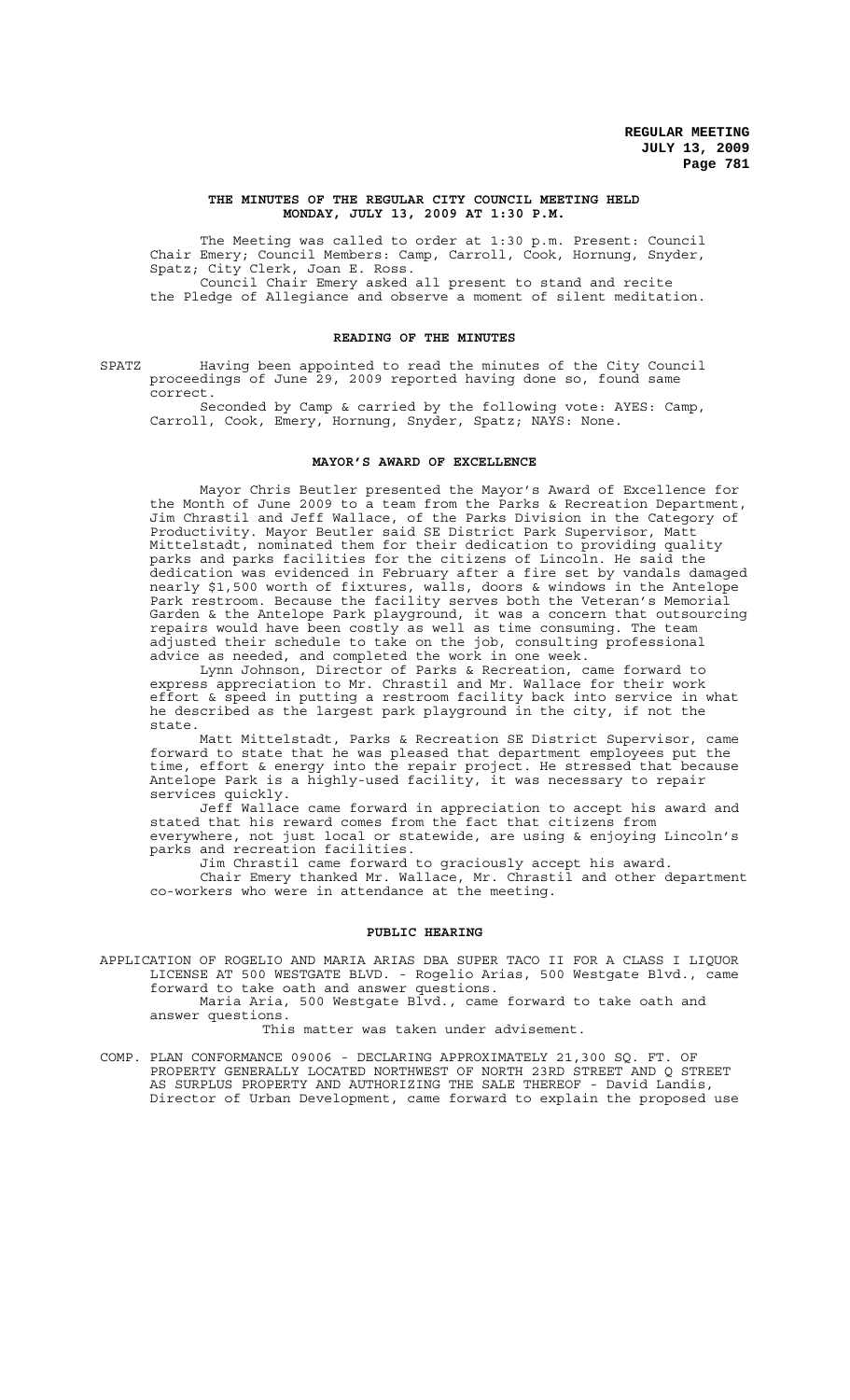> of this former auto-sale lot property purchased by the City in 2002. He said appraisals have been done and if treated as residential property, it would be worth \$200,000; if treated as commercial property, it would be worth about \$300,000. He said a unique aspect is that it was purchased with CDBG money; therefore upon review, HUD has an interest in the property going toward projects, not land banking. Mr. Landis said the property needs to serve low/moderate income goals. He stated that if sold on the market to a commercial developer, the City would have to refund the original purchase price of \$210,000 to the federal government. He said the City's best use of the property wold be to find a subsequent low- & moderate-income-oriented project serving neighborhood goals and community development goals, thereby keeping the CDBG money to be recycled for other similar projects. In answer to Council questions, Mr. Landis said surplussing allows the City to do have a conversation with NeighborWorks or others who would consider developing the block consistent with low/moderate income goals under CDBG. Council Member Cook admonished Mr. Landis to talk to the Building Commission about the future plan of the warehouse building ahead of surplussing; and 1)allow additional public hearing next week or 2)send a memo clarifying future plans.

This matter was taken under advisement.

CHANGE OF ZONE 09014HP - APPLICATION OF JOHN M. MOSS TO DESIGNATE THE REIMERS BUNGALOW, GENERALLY LOCATED AT 2201 B STREET, AS A HISTORIC LANDMARK - Ed Zimmer, Planning Department, came forward to present pictures of the concrete block bungalow built in 1913, designed by Lincoln architects, Fiske & Miller. He said while the applicant is eager to move the process forward, Mr. Zimmer did not know the specific time line of the planned completion.

#### This matter was taken under advisement.

- APPROVING A TRANSFER OF APPROPRIATIONS WITHIN THE PARKS AND RECREATION CAPITAL IMPROVEMENT PROGRAM IN THE AMOUNT OF \$100,000 FROM IRVING RECREATION CENTER HVAC 409391-6132 (KENO) TO POOL MAINTENANCE & REPAIR 409392-6134 - Lynn Johnson, Director of Parks & Recreation, came forward to provide background information on the pool & spa safety act which intends to prevent the potential of entrapment. The good news is that all Lincoln pools are gravity feed pools, so the potential for that kind of accident/incident is not significant. He said for the City to get into compliance, it will take 42 drain covers and four sump modifications at a cost anywhere from \$3,600 per pool to almost \$27,000. This matter was taken under advisement.
- WAIVER 09003 APPLICATION OF THE ALL NATIONS CHURCH OF THE LORD JESUS CHRIST TO WAIVE THE PARKING LOT SURFACING REQUIREMENT ON PROPERTY GENERALLY LOCATED SOUTHWEST OF THE INTERSECTION OF NORTH 27TH STREET AND THERESA STREET - Marvin Krout, Director of Planning, came forward to answer questions about standard policy. He said a special provision in the zoning ordinance that allows the City Council, only with regard to churches, to waive the requirement for parking to be paved. He said historically these have been approved because churches have a harder time fundraising to create their projects. Mr. Krout said standard policy has granted deferral of 4 years for the paving. This matter was taken under advisement.

**\*\* END OF PUBLIC HEARING \*\***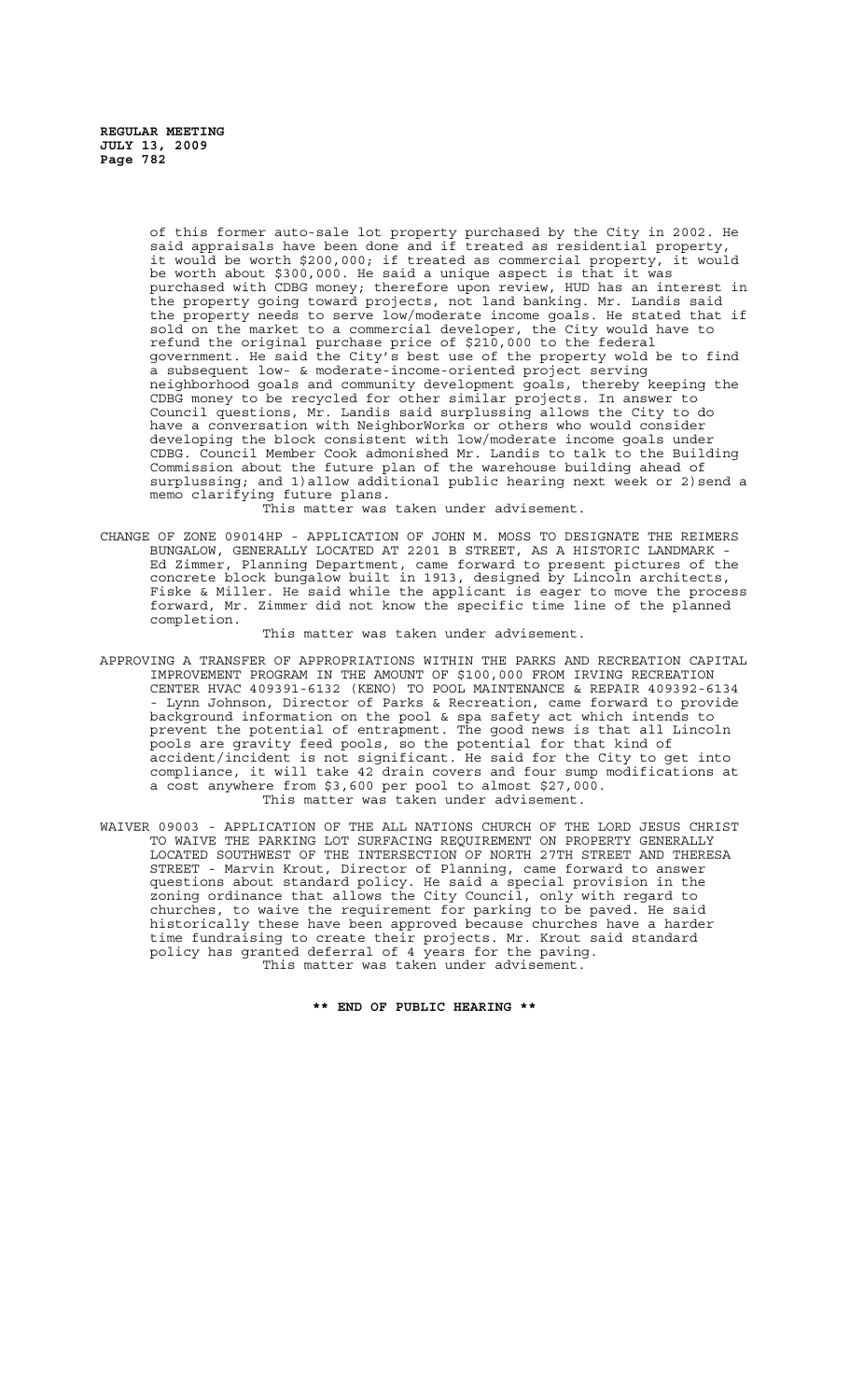# **COUNCIL ACTION**

#### **REPORTS OF CITY OFFICERS**

RESOLUTION APPROVING THE DISTRIBUTION OF FUNDS REPRESENTING INTEREST EARNINGS ON SHORT-TERM INVESTMENTS OF IDLE FUNDS DURING THE MONTH ENDED MAY 31, 2009 - CLERK read the following resolution, introduced by Eugene

Carroll, who moved its adoption:<br>A-85420 BE IT RESOLVED by the City BE IT RESOLVED by the City Council of the City of Lincoln, Nebraska:

That during the month ended May 31, 2009, \$363,193.74 was earned from investments of "IDLE FUNDS". The same is hereby distributed to the various funds on a pro-rata basis using the balance of each fund and allocating a portion of the interest on the ratio that such balance bears to the total of all fund balances.

Introduced by Euguene Carroll Seconded by Spatz & carried by the following vote: AYES: Camp, Carroll, Cook, Emery, Hornung, Snyder, Spatz; NAYS: None.

- CLERK'S LETTER AND MAYOR'S APPROVAL OF RESOLUTIONS AND ORDINANCES PASSED BY THE CITY COUNCIL ON JUNE 22, 2009 - CLERK presented said report which was placed on file in the Office of the City Clerk. **(27-1)**
- CLERK'S LETTER AND MAYOR'S APPROVAL OF RESOLUTIONS AND ORDINANCES PASSED BY THE CITY COUNCIL ON JUNE 29, 2009 - CLERK presented said report which was placed on file in the Office of the City Clerk. **(27-1)**
- LINCOLN WATER & WASTEWATER SYSTEM RECAPITULATION OF DAILY CASH RECEIPTS FOR THE MONTH OF JUNE, 2009 - CLERK presented said report which was placed on file in the Office of the City Clerk. **(8-71)**
- REPORT FROM CITY TREASURER OF CITY CASH ON HAND AT THE CLOSE OF BUSINESS MAY 31, 2009 - CLERK presented said report which was placed on file in the Office of the City Clerk. **(5-21)**
- LINCOLN AIRPORT AUTHORITY RESOLUTION NO. 518 STATING THAT NO TAX LEVY SHOULD BE MADE FOR AIRPORT PURPOSES FOR THE FISCAL YEAR BEGINNING JULY 1, 2009 - CLERK presented said report which was placed on file in the Office of the City Clerk. **(54-2)**
- REPORT FROM CITY TREASURER OF E911 SURCHARGE FOR MAY 2009: ACN COMM. SERVICES, AT&T COMM OF MIDWEST, BUDGET PREPAY, COMTEL TELCOM ASSETS, GRANITE TELECOMM., INETWORKS GROUP, LEVEL 3 COMM, QWEST COMM, TWC DIGITAL PHONE, 8X8 INC., VONAGE AMERICA - CLERK presented said report which was placed on file in the Office of the City Clerk. **(20-02)**
- REPORT FROM CITY TREASURER OF FRANCHISE TAX FOR THE MONTH OF MAY, 2009 FROM BLACK HILLS/NEBRASKA GAS UTILITY CO., LLC - CLERK presented said report which was placed on file in the Office of the City Clerk. **(16-1)**
- REPORT FROM CITY TREASURER OF TELECOMMUNICATIONS OCCUPATION TAX FOR APRIL 2009: ACN COMM., ADVANCED TEL INC., ARIZONA TELEPHONY BROADBAND DYNAMICS, AT&T COMM. OF MIDWEST, BROADWING COMM., BUSINESS TELECOM, CELLCO PARTNERSHIP, CIMCO COMM., CINCINNATI BELL ANY DISTANCE, CINTHEX, CTI LONG DISTANCE, GLOBAL CROSSING TELECOMM., GRANITE TELECOMM., GUARANTEED PHONE SERVICE, IBM GLOBAL SERVICES, INTELLICALL OPERATOR SERVICES, KDDI AMERICA, MCLEODUSA TELECOMM., NEBRASKA TECHNOLOGY & TELECOMM., NEW EDGE NETWORKS, NORSTAN NETWORK SERVICES, OMAHA CELLULAR TELEPHONE, ONSTAR, NEW CINGULAR WIRELESS, NOS COMM., NETWORK BILLING SYSTEMS, PRIMUS TELECOMM., QUANTUM SHIFT, QWEST COMM., SIOUX CITY MSA, TELECORP COMM., TRANS NATIONAL, TCG OMAHA, TON SERVICES, TRACFONE WIRELESS, TWC DIGITAL PHONE, UCN INC., USCOC OF GREATER IOWA, USCOC OF NEBRASKA/KANSAS, VERIZON LONG DISTANCE, VERIZON SELECT, VERIZON WIRELESS, VIRGIN MOBILE USA, VOICECOM, WINDSTREAM NEBRASKA, WINDSTREAM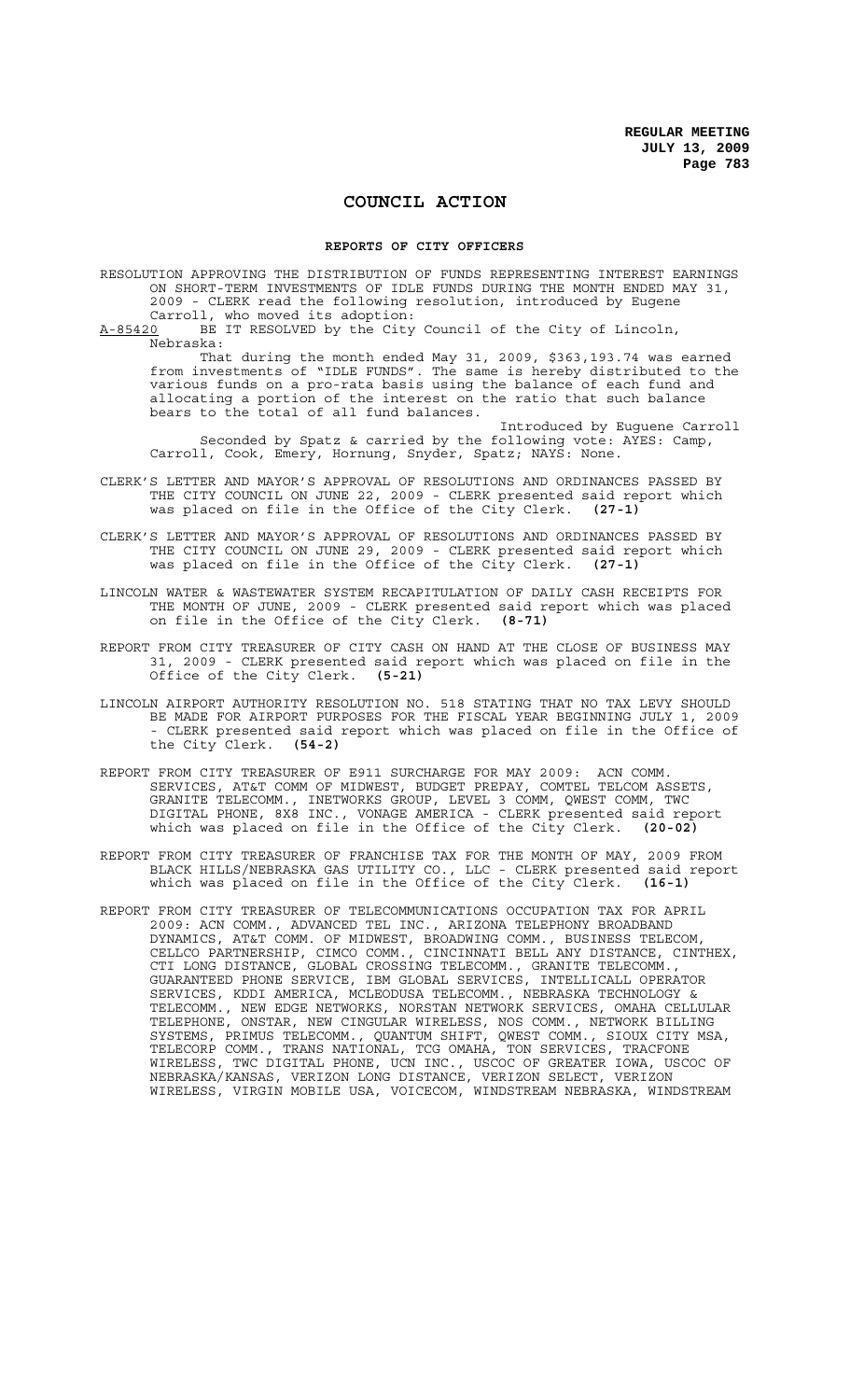SYSTEMS OF THE MIDWEST, WORKING ASSETS FUNDING SERVICE, XO COMM.; MAY 2009: ALLTEL COMM. OF NEBRASKA, ATS MOBILE TELEPHONE, BT AMERICAS, BUSINESS TELECOM, COVISTA, CRICKET COMM., D & D COMM., ENHANCED COMM. NETWORK, FIRST COMMUNICATIONS, GLOBALCOM, GTC TELECOM, LIGHTYEAR NETWORK SOLUTIONS, MCI COMM., NEXTEL WEST CORP., NPCR INC., SBC LONG DISTANCE, SPRINT COMM., SPRINT SPECTRUM, TRI-M COMM., 360NETWORKS, UNITE PRIVATE NETWORKS, WWC LICENSE, WHOLESALE CARRIER SERVICES, YESTEL USA, ZONE TELECOM - CLERK presented said report which was placed on file in the Office of the City Clerk. **(20)**

### **PETITIONS & COMMUNICATIONS**

- SETTING THE HEARING DATE OF MONDAY, AUGUST 3, 2009 AT 3:00 P.M. FOR THE APPLICATION OF GEMSTONE HOSPITALITY INC. DBA GUESTHOUSE INN & SUITES FOR A CLASS I LIQUOR LICENSE LOCATED AT 5250 CORNHUSKER HWY. - CLERK read the following resolution, introduced by Eugene Carroll, who moved its adoption:<br>A-85421 BE
- BE IT RESOLVED by the City Council, of the City of Lincoln, that a hearing date is hereby set for Monday, August 3, 2009, at 3:00 p.m. or as soon thereafter as possible in the City Council Chambers, County-City Building, 555 S. 10th St., Lincoln, NE, for the application of Gemstone Hospitality, Inc. dba Guesthouse Inn & Suites for a Class I liquor license located at 5250 Cornhusker Hwy.<br>If the Police Dept. is unable to complete the investigation by

If the Police Dept. is unable to complete the investigation by said time, a new hearing date will be set.

Introduced by Eugene Carroll Seconded by Camp & carried by the following vote: AYES: Camp, Carroll, Cook, Emery, Hornung, Snyder, Spatz; NAYS: None.

- SETTING THE HEARING DATE OF MONDAY, AUGUST 3, 2009 AT 3:00 P.M. FOR THE APPLICATION OF ACR CORPORATION DBA JAKES CIGAR AND SPIRITS FOR A CLASS C LIQUOR LICENSE LOCATED AT 101 N. 14TH STREET, SUITE 1 - CLERK read the following resolution, introduced by Eugene Carroll, who moved its adoption:
- A-85422 BE IT RESOLVED by the City Council, of the City of Lincoln, that a hearing date is hereby set for Monday, August 3, 2009, at 3:00 p.m. or as soon thereafter as possible in the City Council Chambers, County-City Building, 555 S. 10th St., Lincoln, NE, for the application of ACR Corporation dba Jakes Cigar and Spirits for a Class C liquor license located at 101 N. 14th Street, Suite 1.

If the Police Dept. is unable to complete the investigation by said time, a new hearing date will be set.

Introduced by Eugene Carroll Seconded by Camp & carried by the following vote: AYES: Camp, Carroll, Cook, Emery, Hornung, Snyder, Spatz; NAYS: None.

THE FOLLOWING HAS BEEN REFERRED TO THE PLANNING DEPARTMENT: Special Permit No. 09015 - App. of John Rallis for expansion of a nonconforming use to rebuild a medical office with adjustments to setbacks on property generally located at S. 40th Street and A Street.

### **LIQUOR RESOLUTIONS**

APPLICATION OF ROGELIO AND MARIA ARIAS DBA SUPER TACO II FOR A CLASS I LIQUOR LICENSE AT 500 WESTGATE BLVD. - CLERK read the following resolution, introduced by Jon Camp, who moved its adoption for approval:

A-85423 BE IT RESOLVED by the City Council of the City of Lincoln,  $A-85423$  BE<br>Nebraska:

That after hearing duly had as required by law, consideration of the facts of this application, the Nebraska Liquor Control Act, and the pertinent City ordinances, the City Council recommends that the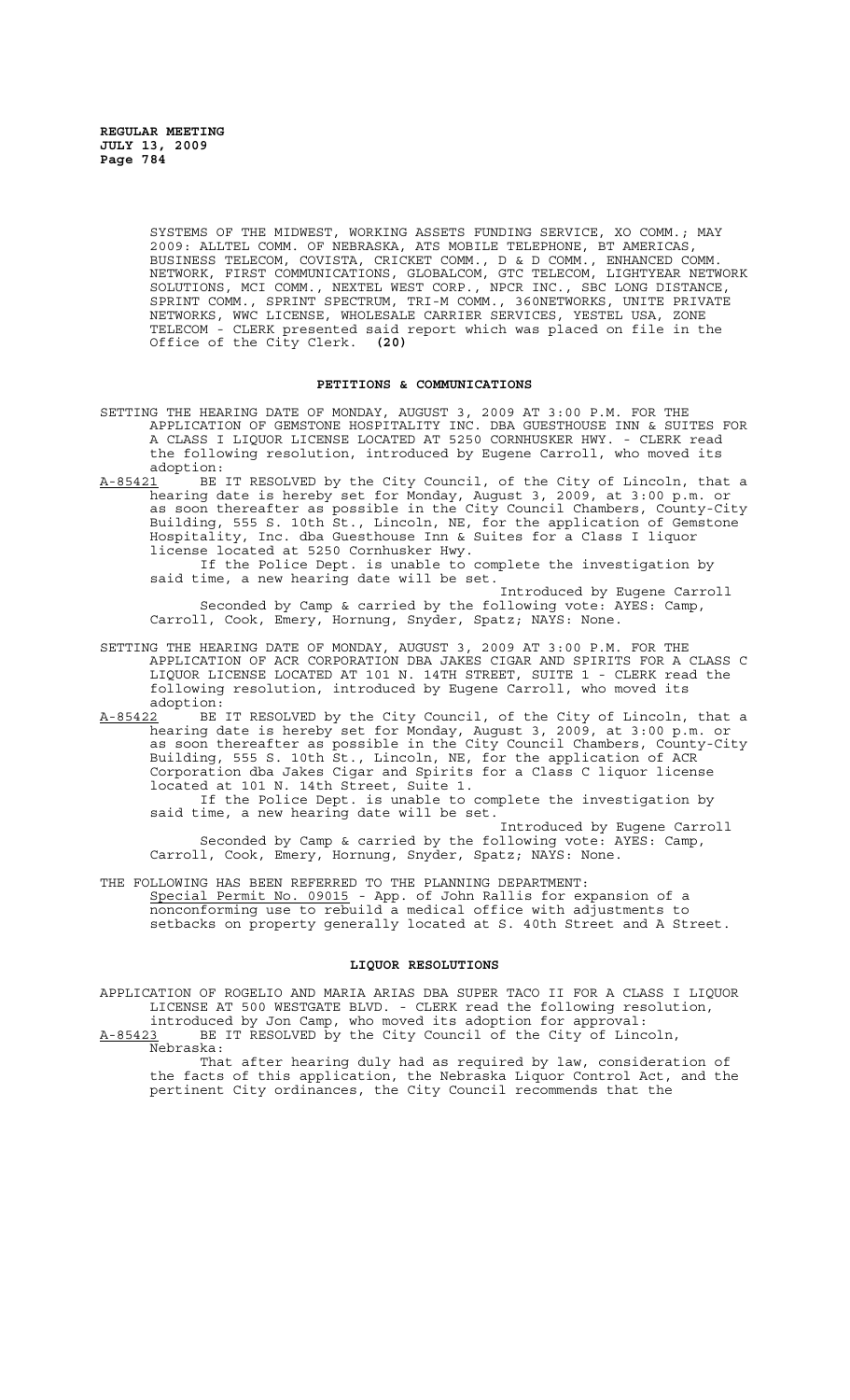application of Rogelio and Maria Arias dba Super Taco II for a Class "I" liquor license at 500 Westgate Blvd., Lincoln, Nebraska, for the license period ending April 30, 2010, be approved with the condition that the premise complies in every respect with all city and state regulations. The City Clerk is directed to transmit a copy of this resolution to the Nebraska Liquor Control Commission.

Introduced by Jon Camp Seconded by Carroll & carried by the following vote: AYES: Camp, Carroll, Cook, Emery, Hornung, Snyder, Spatz; NAYS: None.

### **ORDINANCES - 2ND READING & RELATED RESOLUTIONS (as required)**

- COMP. PLAN CONFORMANCE 09006 DECLARING APPROXIMATELY 21,300 SQ. FT. OF PROPERTY GENERALLY LOCATED NORTHWEST OF NORTH 23RD STREET AND Q STREET AS SURPLUS PROPERTY AND AUTHORIZING THE SALE THEREOF - CLERK read an ordinance, introduced by Jon Camp, declaring approximately 21,300 sq. ft. of City-owned property generally located at the northwest corner of North 23rd Street and Q Street as surplus and authorizing the sale thereof, the second time.
- CHANGE OF ZONE 09014HP APPLICATION OF JOHN M. MOSS TO DESIGNATE THE REIMERS BUNGALOW, GENERALLY LOCATED AT 2201 B STREET, AS A HISTORIC LANDMARK - CLERK read an ordinance, introduced by Jon Camp, amending the City of Lincoln District Map attached to and made a part of Title 27 of the Lincoln Municipal Code by designating certain property as a Landmark, the second time.
- APPROVING A TRANSFER OF APPROPRIATIONS WITHIN THE PARKS AND RECREATION CAPITAL IMPROVEMENT PROGRAM IN THE AMOUNT OF \$100,000 FROM IRVING RECREATION CENTER HVAC 409391-6132 (KENO) TO POOL MAINTENANCE & REPAIR 409392-6134 - CLERK read an ordinance, introduced by Jon Camp, approving the transfer of funds between certain capital improvement projects within the Parks and Recreation Department, the second time.

#### **PUBLIC HEARING RESOLUTIONS**

- WAIVER 09003 APPLICATION OF THE ALL NATIONS CHURCH OF THE LORD JESUS CHRIST TO WAIVE THE PARKING LOT SURFACING REQUIREMENT ON PROPERTY GENERALLY LOCATED SOUTHWEST OF THE INTERSECTION OF NORTH 27TH STREET AND THERESA STREET - CLERK read the following resolution, introduced by Jon Camp, who moved its adoption:
- A-85424 WHEREAS, the All Nations Church of The Lord Jesus Christ ("Owner") has requested a waiver of the surfacing requirements for the parking lot on property generally located southwest of the intersection of North 27th Street and Theresa Street and legally described as:

Lot 204 I.T., located in the Northeast Quarter of Section 13, Township 10 North, Range 6 East of the 6th

P.M., Lancaster County, Nebraska; WHEREAS, the City Council finds that:

a. The parking lot for which the waiver of the surfacing requirement is requested is to be used in conjunction with a nonprofit religious institution;<br>b. Alternate

Alternate materials or techniques will be utilized which provide reasonable control of dust, runoff, and safe circulation; and c. The location of the parking lot is a sufficient distance

from surrounding uses so that it will not adversely affect the surrounding uses, and the frequency of use of the parking lot is so low that compliance with the surfacing requirements at the present time would cause undue economic hardship upon the Owner as compared with minimal impact upon the surrounding land uses.

NOW, THEREFORE, BE IT RESOLVED by the City Council of the City of Lincoln, Nebraska: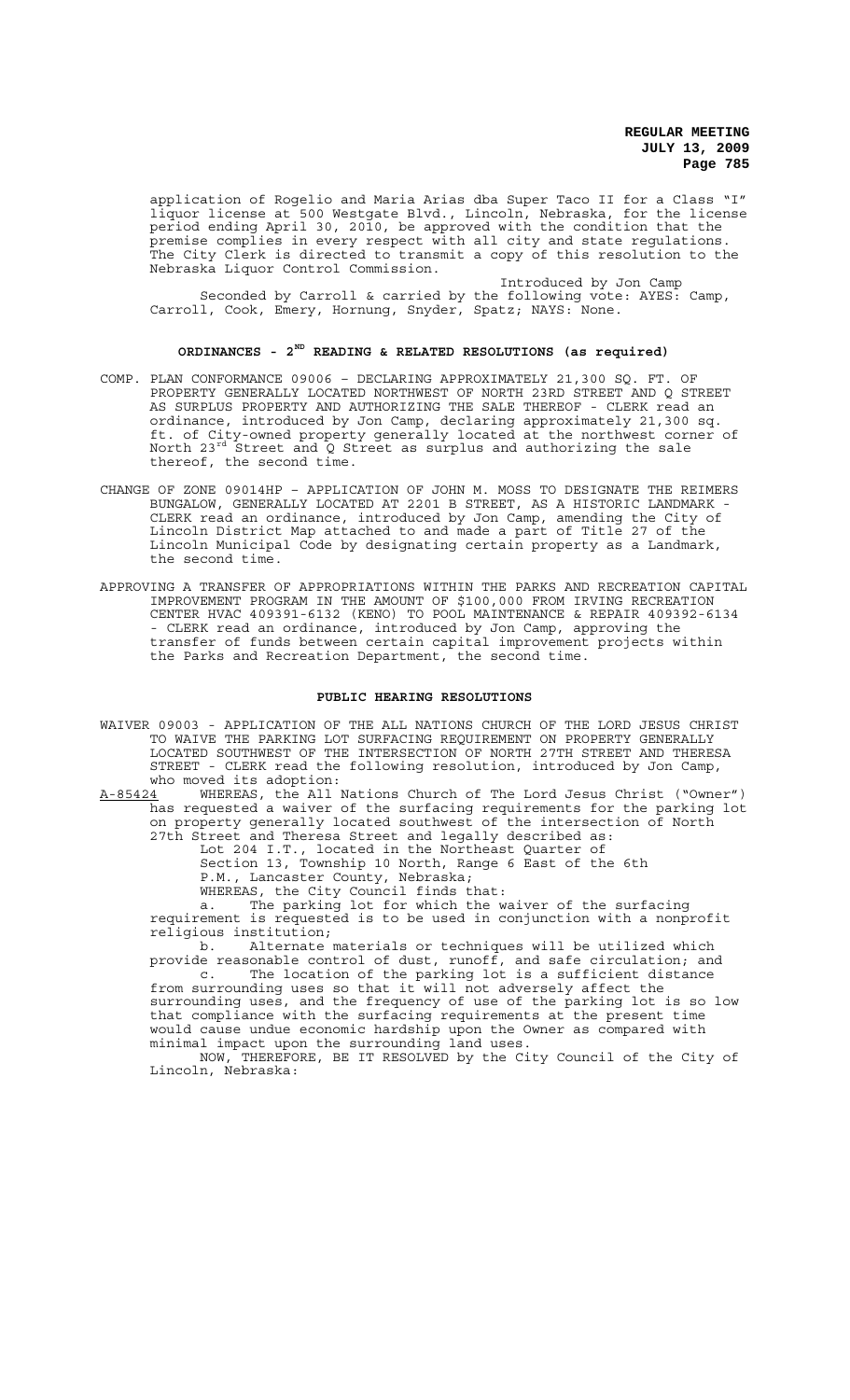In consideration of the findings made above, the requirement for the paving of the parking lot for the All Nations Church of The Lord Jesus Christ located southwest of the intersection of North 27th Street and Theresa Street on property legally described above is hereby waived pursuant to § 27.67.100(c) of the Lincoln Municipal Code under the following conditions:<br>1. This appr

This approval waives the requirement to pave the parking lot for four years.

2. Before commencing use of the parking lot, all development and construction must substantially comply with the approved plans. 3. The terms, conditions, and requirements of this resolution shall run with the land and be binding on the Owner, its successors and assigns.

4. The Owner shall sign and return the letter of acceptance to the City Clerk within 60 days following the approval of the waiver, provided however, said 60-day period may be extended up to six months by administrative amendment. The City Clerk shall file a copy of the resolution approving the waiver and the letter of acceptance with the Register of Deeds, filing fees therefor to be paid in advance by the Owner.

Introduced by Jon Camp Seconded by Carroll & carried by the following vote: AYES: Camp, Carroll, Cook, Emery, Hornung, Snyder, Spatz; NAYS: None.

# **ORDINANCE - 1ST READING & RELATED RESOLUTIONS (as required)**

- AMENDING CHAPTERS 2.62, 2.65, AND 2.66 OF THE LINCOLN MUNICIPAL CODE REGARDING TAX-QUALIFIED PLAN LANGUAGE TO OBTAIN A NEW FAVORABLE LETTER OF DETERMINATION FROM THE INTERNAL REVENUE SERVICE - CLERK read an ordinance, introduced by Eugene Carroll, amending Title 2 of the Lincoln Municipal Code by amending Chapter 2.62, Police and Fire Pension Plan "A"; Chapter 2.65, Police and Fire Pension Plan "B"; and Chapter 2.66, Police and Fire Pension Plan "C" to provide for compliance with the Internal Revenue Code; and repealing Sections 2.62.040, 2.62.050, 2.62.055, 2.62.120, 2.62.230, 2.65.040, 2.65.050, 2.65.055, 2.65.120, 2.65.220, 2.66.040, 2.66.050, 2.66.055, 2.66.095, 2.66.200 of the Lincoln Municipal Code as hitherto existing, the first time.
- AMENDING SECTION 1 OF ORDINANCE NO. 19240, PASSED BY THE CITY COUNCIL ON APRIL 27, 2009, TO INCLUDE BLOCKS 23, 24 AND 25, CUSHMAN ADDITION, IN THE ANNEXATION OF LAND GENERALLY LOCATED AT N.W. 48TH STREET AND WEST O STREET - CLERK read an ordinance, introduced by Eugene Carroll, amending Ordinance 19240 passed by the City Council of the City of Lincoln, Nebraska on May 4, 2009, to correct the legal description for the annexation of land generally located at N.W. 48<sup>th</sup> Street and West O Street to correspond with the map amendment (Attachment "A") showing the land to be annexed by including Blocks 23 and 24, except that portion conveyed to Burlington Northern (Inst. #71-16996) and all of Block 25, Cushman Addition to Lincoln, Lancaster County, Nebraska, the first time.
- CHANGE OF ZONE 09009 AMENDING CHAPTER 27.69 OF THE LINCOLN MUNICIPAL CODE RELATING TO SIGNS BY AMENDING SECTION 27.69.020 TO REVISE AND ADD DEFINITIONS; BY ADDING A NEW SECTION 27.69.021 TO ADD A FIGURE 1, GENERAL SIGN TYPES; BY ADDING A NEW SECTION 27.69.022 TO PROVIDE METHODS TO CALCULATE THE SIGN AREA OF VARIOUS SIGNS; BY AMENDING SECTION 27.69.030 TO PROVIDE GENERAL REQUIREMENTS FOR SIGNS INCLUDING LOCATION, HEIGHT, SIGN AREA, ILLUMINATION, AND ADDITIONAL PROVISIONS FOR CERTAIN SPECIFIC TYPES OF SIGNS; BY AMENDING SECTION 27.69.040 TO ADOPT SIGN TABLES SETTING FORTH THE SIGN REQUIREMENTS FOR VARIOUS TYPES OF SIGNS; BY REPEALING SECTIONS 27.69.041, 27.69.042, 27.69.043, 27.69.044, 27.69.045, 27.69.046, 27.69.047, 27.69.048, 27.69.049, 27.69.050, 27.69.060, 27.69.070, 27.69.075, 27.69.080, 27.69.081, 27.69.083,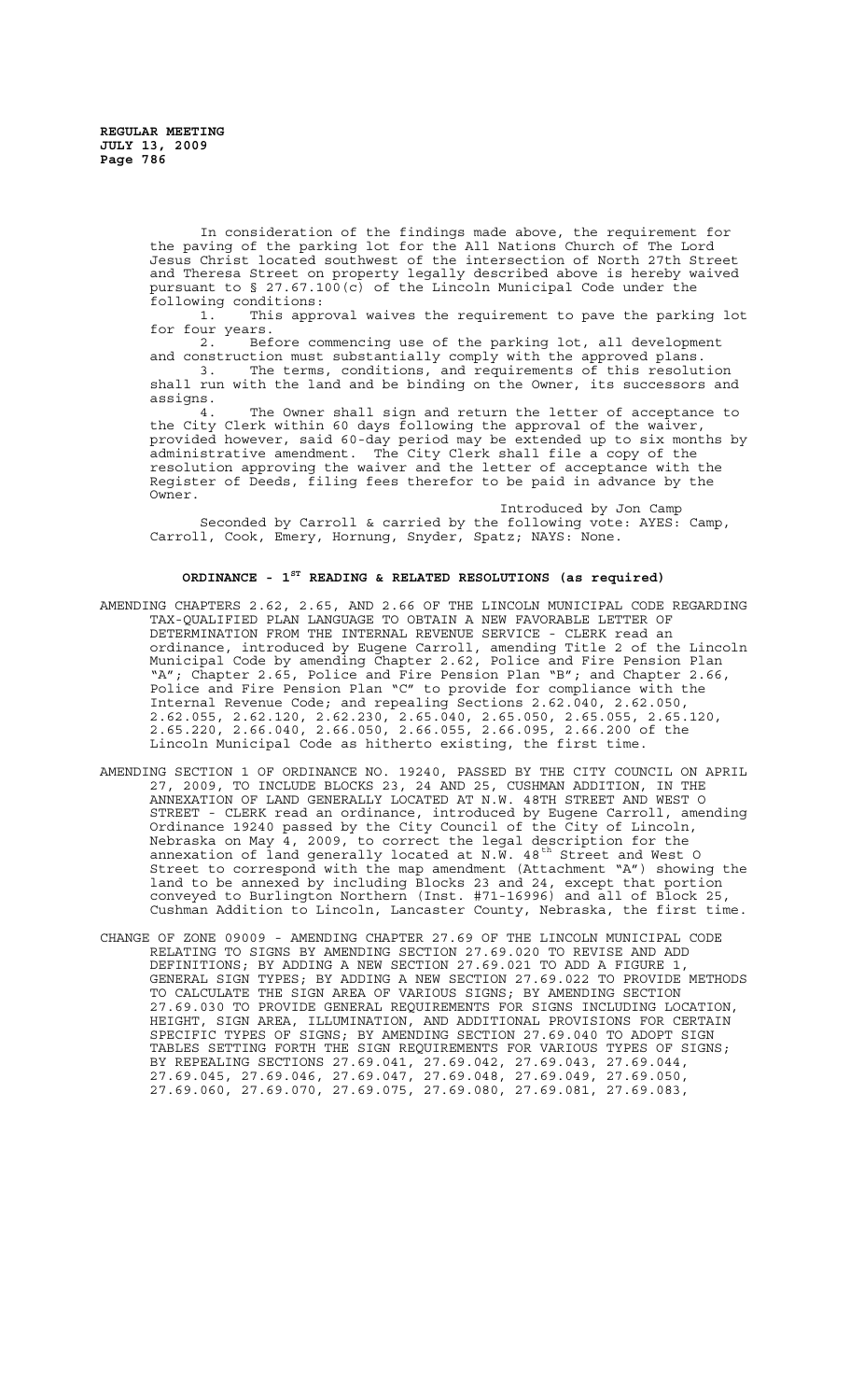27.69.130, 27.69.170, AND 27.69.210; BY AMENDING SECTIONS 27.69.090, 27.69.220, 27.69.240, 27.69.260, AND 27.69.330 TO CHANGE A REFERENCE FROM GROUND SIGN TO FREESTANDING SIGN; BY AMENDING SECTION 27.69.100 TO PROVIDE REGULATIONS FOR NON-ILLUMINATED TEMPORARY REAL ESTATE, CONSTRUCTION AND NONCOMMERCIAL SIGNS; BY AMENDING SECTIONS 27.69.110, 27.69.140, 27.69.150, 27.69.180, 27.69.230, 27.69.240, AND 27.69.260 TO CLARIFY THAT A REFERENCE TO AREA IS REFERRING TO "SIGN AREA" OF A SIGN; BY AMENDING SECTION 27.69.160 TO DELETE A REQUIREMENT THAT THE LOCATION, SIZE AND ILLUMINATION OF A SIGN FOR A SPECIAL PERMITTED USE IN A RESIDENTIAL DISTRICT MUST BE SPECIFICALLY APPROVED AS PART OF THE SPECIAL PERMIT APPROVAL; BY AMENDING SECTION 27.69.250 TO MODIFY PROVISIONS REGARDING THE DISPLAY OF FLAGS; BY AMENDING SECTION 27.69.310 TO MODIFY PROVISIONS REGARDING ROOF SIGNS AS AN ALTERNATIVE TO A FREESTANDING SIGN AND TO CHANGE A REFERENCE FROM POLE SIGN TO FREESTANDING SIGN; BY AMENDING SECTION 27.69.340 TO REVISE PROVISIONS FOR SIGNS IN PLANNED UNIT DEVELOPMENTS; AND REPEALING SECTIONS 27.69.020, 27.69.030, 27.69.040, 27.69.090, 27.69.100, 27.69.110, 27.69.140, 27.69.150, 27.69.160, 27.69.180, 27.69.220, 27.69.230, 27.69.240, 27.69.250, 27.69.260, 27.69.310, 27.69.330, AND 27.69.340 OF THE LINCOLN MUNICIPAL CODE AS HITHERTO EXISTING - CLERK read an ordinance, introduced by Eugene Carroll, amending Chapter 27.69 of the Lincoln Municipal Code relating to signs by amending Section 27.69.020 to revise and add definitions; by adding a new Section 27.69.021 to add a Figure 1, General Sign Types; by adding a new Section 27.69.022 to provide methods to calculate the sign area of various signs; by amending Section 27.69.030 to provide general requirements for signs including location, height, sign area, illumination, and additional provisions for certain specific types of signs; by amending Section 27.69.040 to adopt Sign Tables setting forth the sign requirements for various types of<br>signs; by repealing Sections 27.69.041, 27.69.042, 27.69.043, 27.69.044, signs; by repealing Sections 27.69.041, 27.69.042, 27.69.043, 27.69.044, 27.69.045, 27.69.046, 27.69.047, 27.69.048, 27.69.049, 27.69.050, 27.69.060, 27.69.070, 27.69.075, 27.69.080, 27.69.081, 27.69.083, 27.69.130, 27.69.170, and 27.69.210; by amending Sections 27.69.090, 27.69.220, 27.69.240, 27.69.260, and 27.69.330 to change a reference from ground sign to freestanding sign; by amending Section 27.69.100 to provide regulations for non-illuminated temporary real estate, construction and noncommercial signs; by amending Sections 27.69.110, 27.69.140, 27.69.150, 27.69.180, 27.69.230, 27.69.240, and 27.69.260 to clarify that a reference to area is referring to "sign area" of a sign; by amending section 27.69.160 to delete a requirement that the location, size and illumination of a sign for a special permitted use in a residential district must be specifically approved as part of the special permit approval; by amending Section 27.69.250 to modify provisions regarding the display of flags; by amending Section 27.69.310 to modify provisions regarding roof signs as an alternative to a freestanding sign and to change a reference from pole sign to freestanding sign; by amending Section 27.69.340 to revise provisions for signs in Planned Unit Developments; and repealing Sections 27.69.020, 27.69.030, 27.69.040, 27.69.090, 27.69.100, 27.69.110, 27.69.140, 27.69.150, 27.69.160, 27.69.180, 27.69.220, 27.69.230, 27.69.240, 27.69.250, 27.69.260, 27.69.310, 27.69.330, and 27.69.340 of the Lincoln Municipal Code as hitherto existing, the first time.

AUTHORIZING THE ISSUANCE OF NOT TO EXCEED \$16,000,000 WATER REVENUE BONDS OF THE CITY - CLERK read an ordinance, introduced by Eugene Carroll, authorizing a Third Series Ordinance adopted under and pursuant to Ordinance No. 18088 of the City of Lincoln, Nebraska, authorizing the issuance of Water Revenue Bonds, Series 2009, of the City in a principal amount not to exceed sixteen million dollars (\$16,000,000); fixing in part and providing for the fixing in part of the details of the Bonds; providing for the sale of the Bonds and the application of the proceeds of such sale; taking other action in connection with the foregoing; and related matters, the first time.